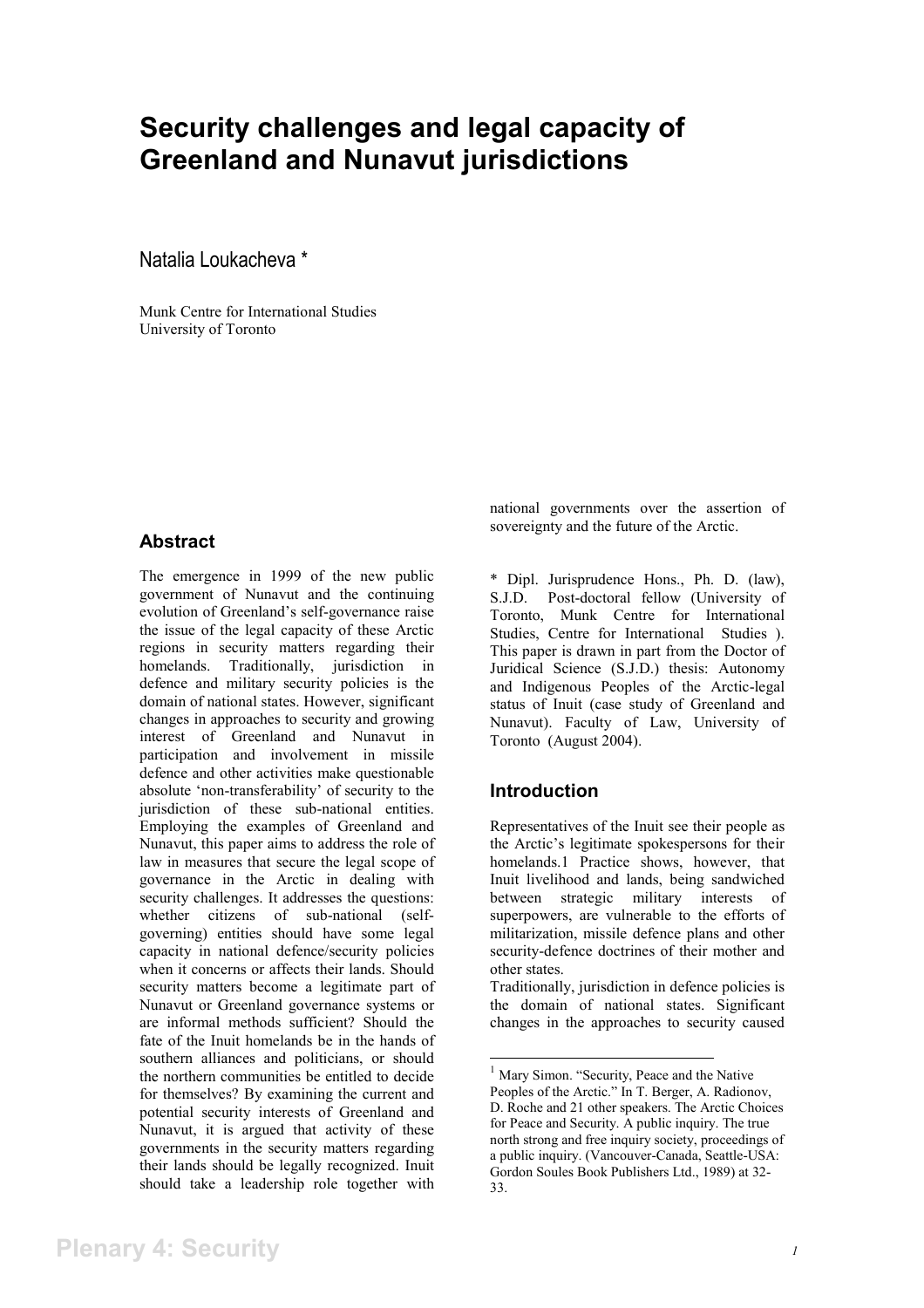by the end of the Cold War, technological developments and the appearance on the map of politically evolving Arctic entities, like Nunavut and Greenland call into question an absolute 'non-transferability' of security jurisdiction to sub-national units where the legitimate interests of those units are concerned.

Looking at this issue in terms of the competence of the Greenlandic and Nunavut governments, the following questions emerge: Is the fate of the Inuit homelands in the hands of Southern alliances and politicians, or should the Northern communities and governments decide for themselves? Should citizens of the sub-national entities of Greenland and Nunavut have some legal capacity in the national defence and security policies when it concerns or affects their homelands? Should security matters become a legitimate part of Home Rule or Nunavut jurisdictions or can they be regulated by informal methods of consultations, shared advisory councils or meetings? These questions are linked to the issue of how far can we have special considerations for Northern indigenous peoples in the framework of public governance systems of Nunavut and Greenland.

Greenland Home Rule is evolving towards more independence in foreign affairs and security policies. One may argue that Nunavut has little interest in this area because of the changed strategic significance of Canada's Eastern Arctic after the end of the Cold War and 'building' of a Nunavut government. However, the geo-political importance of the Eastern Arctic and consequently Nunavut's role as an international actor may change. The Nunavut system will eventually develop towards greater involvement in international relations. This phenomenon is akin to the possible jurisdiction in security matters.

This paper looks at the security challenges and legal capacity of Greenland and Nunavut. At the outset, it presents a brief overview of Greenland and Nunavut interests in defence matters. It is argued that in light of the principal elements of evolving Greenland/Nunavut security policy interests, the governments of Greenland and Nunavut should have greater opportunities for participation and partnership in the security agenda of their national states when it concerns the Arctic region. This activity of Nunavut or Greenland authorities should be legally regulated. Further, the paper traces the new security challenges for Arctic homelands. It points out that the potential strategic-political importance of Greenland and Nunavut entitles authorities of the latter to more cooperation with national agencies on security matters. There is no challenge to the Canadian or Danish sovereignty caused by Nunavut or Greenland representation in the security decision-making process regarding their lands. The idea of Greenlandic or Nunavut jurisdiction in security issues has to be reassessed in light of new international political realities. The viability and effectiveness of Nunavut and Greenland governance are challenged by the lack of sufficient powers or legitimate competence on the part of local authorities with regard to security matters in the territories.

## **Greenland and Nunavut interests in defence matters**

This section does not aim to include or apply to Greenland or Nunavut the wide range of security matters elaborated by prominent scholars within the last decades.<sup>2</sup> By security policies it means to concentrate on defence issues that affect the development and livelihood of citizens of Greenland and Nunavut.<sup>3</sup> Accepting the multiple views on security, an attempt is made to define why it is of vital importance that Greenland or Nunavut have some jurisdiction in defence policies regarding their regions. In so doing, a brief overview of these Arctic territories' interests in defence matters is appropriate.

In practice, Greenland and Nunavut had to face similar challenges connected with militarization of their regions.

<sup>2</sup> As F. Griffiths notes, "As of the late 1990s Canadians speak with varying degrees of knowledge ability and frequency about civil, collective, common, comprehensive, cooperative, cultural, demographic, ecological, economic, energy, food, global, human, military, national, personal, political, regional, shared, and sub regional as well as environmental security." Franklyn Griffiths. "Environment and Security in Arctic Waters: A Canadian Perspective." in Willy Østreng ed. *National Security and International Environmental Cooperation in the Arctic-the Case of the Northern Sea Route.* (Dordrecht/Boston/London: Kluwer Academic Publishers Environment &Policy No 16, 1999) at 104.

<sup>&</sup>lt;sup>3</sup> Security policy is included in international affairs. To emphasize the importance of defence issues as a part of security matters, it was decided to look at them as a separate issue.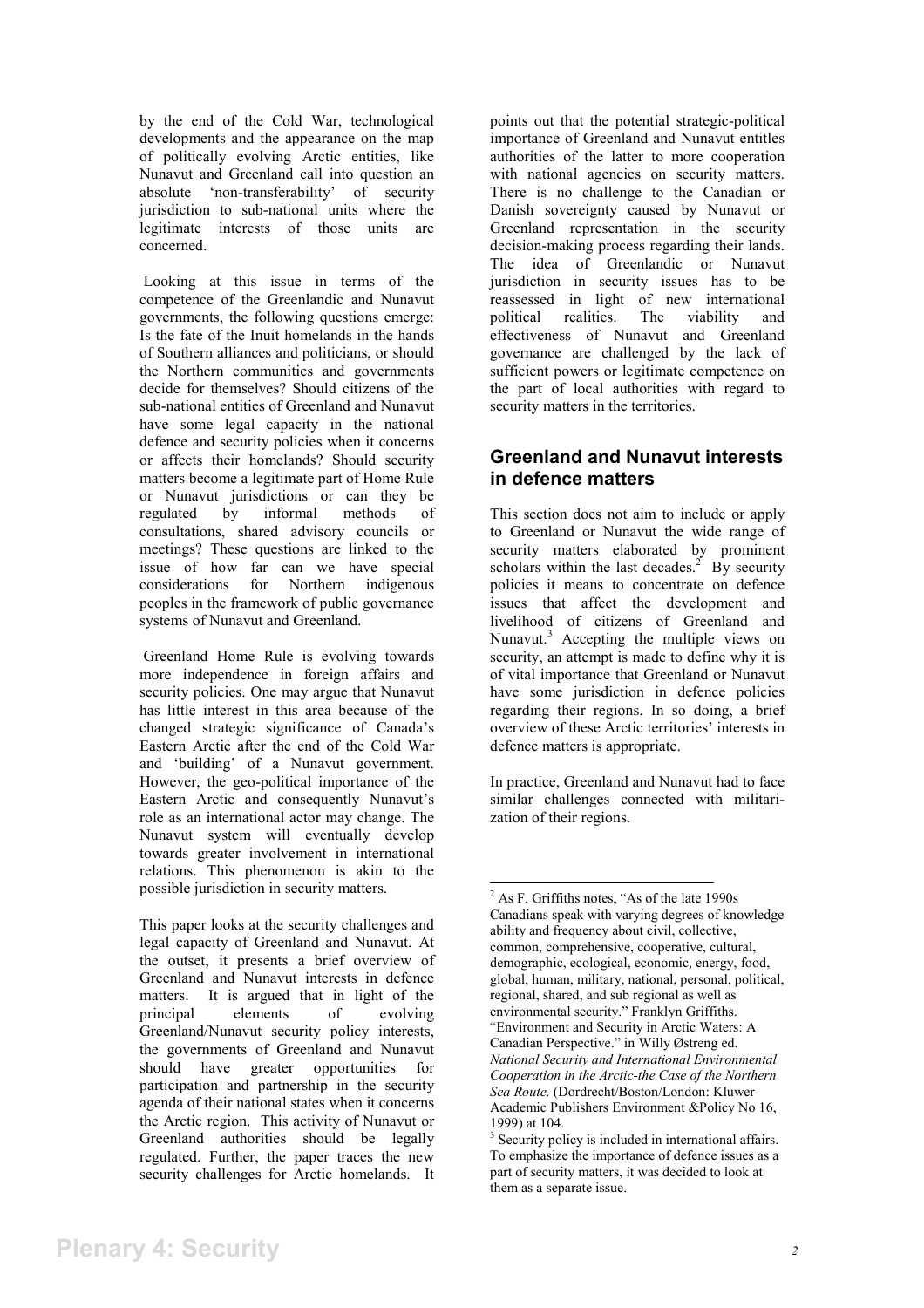First, both Greenland and Nunavut are part of NATO member states. As Canada and Denmark are sandwiched between the superpowers' politics, Greenland and Baffin Island were regarded through the lenses of security interests of the Alliance. $4$  To date, Greenland has far-going interests in security policies of the Alliance including the possibility of the Home Rule's representative to the NATO headquarters and obtaining firsthand information on the work in NATO.<sup>5</sup> Second, modest Canadian and Danish defence/military abilities led to the extensive 'military discovery' of Greenland by the USA. That also provided a long term American presence in the Canadian Arctic and Canada's quasi dependency on the military potential of the United States. Both Greenland and to a lesser extend Baffin Island have become integrated in the defence plans of America. This "overwhelming" forced marriage posed challenges to the Canadian sovereignty in the North, $6$  and was regarded as a threat to Inuit sovereignty over their lands. Third, the evolving security perspective in Greenland and Nunavut is formed by the Inuit tradition which demands cooperation and peaceful conflict resolution rather than military actions. It is underscored by several observers that a military culture is alien to the Inuit. Therefore security interests and policies are shaped by civility in utilization and the Inuit tradition.<sup>7</sup> Consequently, as Greenland and Nunavut are not sovereign, there is no conscription or military service in these Arctic jurisdictions. However, this situation might change for Greenland

 Greenland and Nunavut, having experienced the consequences of World War II and the Cold War, should have developed some 'immunity' against militarization. Greenland's experience shows that there is the fundamental question of an external military threat to the Island,<sup>9</sup> and Greenland has to be involved in security policies. Finally, the development of Nunavut and evolution of Greenland Home Rule towards taking more responsibilities for their homelands, with growing concerns on security issues, becomes a natural constraint for national defence policies which cannot ignore opinions of Greenlanders or Nunavummiut.<sup>10</sup>

Thus, Greenland and Nunavut have common grounds for the possible involvement of local authorities in the security agendas of their national states regarding the Arctic. The Inuit Circumpolar Conference has elaborated a wide range of measures to advance security and peace objectives in the Circumpolar North.<sup>11</sup> Representatives of the Inuit have developed a concept of sustainable security as an alternative.<sup>12</sup> These measures correspond to Greenland and Nunavut interests in security policies and could be summarized as:

- The right of Greenland and Nunavut authorities to be informed about all questions relating to the security policies regarding their homelands, waters (including off-shore) air space and ice;
- The protection of game and other limited, vulnerable renewable/non-renewable resources from any sort of military activity or its consequences;
- Security for human factor development from any future, present or past results of military actions on the Inuit territories (e.g. the crash of a US nuclear bomb carrier in Greenland in 1968; forced relocation of Inuit and expropriation of hunting lands for purposes of the US military bases);
- The right of Nunavut and Greenland authorities to participate and make decisions regarding national defence

<sup>4</sup> Nikolaj Petersen. "Denmark, Greenland, and Arctic Security." In Kari Möttöla ed. *The Arctic Challenge: Nordic and Canadian approaches to security and cooperation in an emerging international region.* (Boulder: Westview Press, 1988) at 39.

<sup>&</sup>lt;sup>5</sup> The Commission on self-governance- a presentation. 2003 at 11.

 $6$  On historical account see: Shelagh Grant. *Sovereignty or Security? Government Policy in the Canadian North 1936-1950.* (Vancouver: University of British Columbia Press, 1988). Regarding the sovereignty concerns in the High Canadian Arctic – the Ellesmere Island, see: Richard Langlais. *Reformulating security. A Case Study from Arctic Canada.* Ph D Thesis (Sweden: Humanekologiska 13, Gtenborg University, 1995) 97-102 at 110-115. 7 N. Petersen, *supra* note 4 at 63. W. Østreng (1999)

*supra* note 2 at 221-223.<br><sup>8</sup> The Commission on Self-Governance recommends that "a combination of compulsory military service and a civilian society duty should be introduced for the Greenlandic youth." At 10.

<sup>&</sup>lt;sup>9</sup> The Commission on Self-Governance underlines this element of security policies. *Supra* note 5 at 10. <sup>10</sup> Some may argue, however, that in practice they

are ignored.

<sup>&</sup>lt;sup>11</sup> M. Simon, *supra* note 1 at 35-36.<br><sup>12</sup> Dalee Sambo. "Sustainable security: an Inuit perspective." In Jyrki Käkönen ed. *Politics and Sustainable Growth in the Arctic.* 

<sup>(</sup>Aldershot/Brookfield/USA: Dartmouth Publishing, 1993) at 62.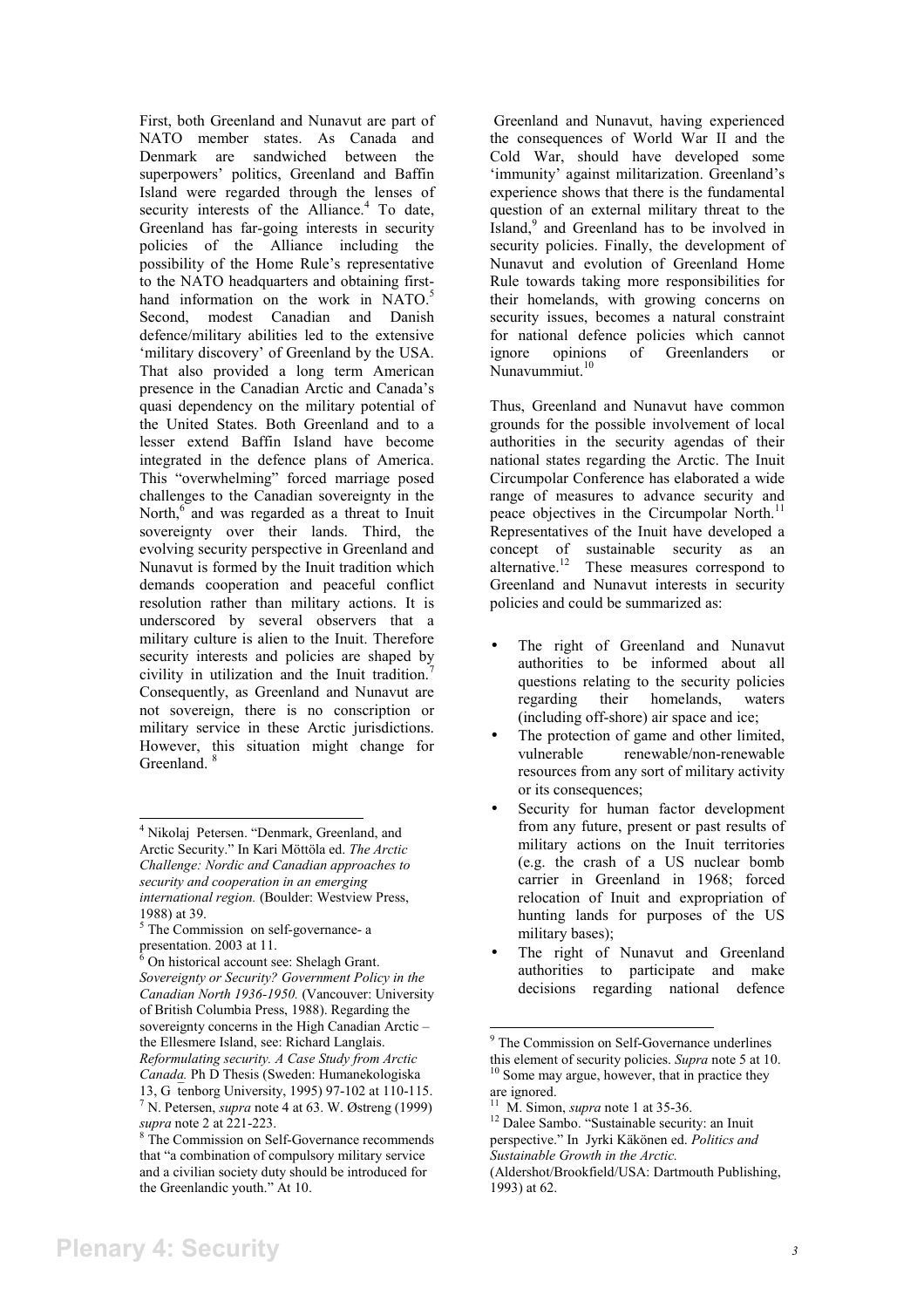policies related to the Arctic and territories of Inuit homeland; and

The possibility of changes in the legislation to enable Greenland and Nunavut to influence Denmark and Canada's security policy, where relevant.<sup>13</sup>

In the light of forthcoming changes to the Home Rule structure, the Commission on Greenland's Self-Governance (2003) has stressed that "Greenland's security policy must be evaluated based on the geographical position of Greenland" and includes military aspect and soft security policy.<sup>14</sup> The success of the Greenlandic and Nunavut systems of governance does not depend on their possible jurisdiction in defence matters, as economic viability is a more important kind of security than the military one. In the meantime, further economic development of Greenland and Nunavut is linked to defence/security policies. There is an interdependence of local economies on any fluctuations in the Arctic environment, employment opportunities for Northern residents, game profits, hunting, fishing, climate change, the prices on renewable/non-renewable resources and the consequences of military activity in these regions. The scope of Nunavut or Greenlandic jurisdiction in matters related to the security of the territories is thus important. Are there any grounds for legitimating the voice of Nunavut and Greenland in security issues related to their territory?

A historical retrospective on the role of Inuit homelands in the defence strategies of superpowers and their national states shows that there is. Greenland's long-term negotiations and concerns with revision of the 1951 USA-Denmark defense Agreement, the upgrade of the only remaining military  $intallation - the Thule base<sup>15</sup> - and the related$  forced relocation of 27 Inughuit families in 1953, and radioactive pollution caused by the crash in 1968 of an American B-52 carrying four hydrogen bombs, $16$  form the crux of Greenland-Denmark-USA security policy interests today. Tacit Danish-American relations and the manipulation of the 'Thule card' to please US military interests with the evident and grave consequences of that <sup>17</sup> prompted Greenland authorities to seek participation in security issues without the intervention of Denmark. The 'Thule issue' and the US strategic interests in Greenland show how vulnerable Greenland's position is and how fragile the Home Rule system can be in challenging the superpower's policies. $18$ 

U.S. military 'discovery' of Canada's Eastern Arctic caused a threat to Canadian sovereignty in the North. It was similar to what Denmark had to face with the presence of the US military bases in Greenland. There were also similar military activities, like the construction

agreement to modernize the 1951 Defence Agreement; a declaration on environmental cooperation in Greenland; and a declaration on economic and technical cooperation were signed in Iqaliku (Greenland) by representatives of the USA, Danish and Greenlandic authorities. "Historic Day for Greenland in Igaliku." August 6, 2004 www.dk.nanoq.gl The Joint Committee met in Nuuk on the  $6<sup>th</sup>$  of October, 2004 to work on further cooperation and concrete results in the framework of signed agreements. All these show that Greenland is taking an active step towards more independence in security and foreign affairs. Opening Statement. October 6, 2004 www.dk.nanoq.gl

16 On that account see: *Greenland during the Cold War. Danish and American Security Policy in 1945- 68* (Copenhagen: Danish Institute of International Affairs, 1997); T. Jorgen & J. Hansen *Security Perspectives* (Fairbanks-Alaska: Arcus 2001); A. Lynge *The Right to Return. Fifty Years of Struggle by Relocated Inughuit in Greenland* (Nuuk: Forlaget Atuagkat, 2002).

<sup>&</sup>lt;sup>13</sup> Greenland's Commission on Self-Governance 2003 considered this element extremely important. *Supra* note 5 at 11. It is also relevant for potential Nunavut interests.

<sup>14</sup> The Commission on Self-Governance 2003, *supra* note 5 at 10.

<sup>&</sup>lt;sup>15</sup> Agreement between the Government of the United States of America and the Government of Denmark, including the Home Rule Government, to amend and supplement the Agreement of 27 April 1951 pursuant to the North Atlantic Treaty between the Government of the United States of America and the Government of the Kingdom of Denmark concerning the defense of Greenland (Defense Agreement) including relevant subsequent agreements related thereto. May 25, 2004 www.nanoq.gl On the  $6<sup>th</sup>$  of August 2004 an

Among numerous complaints, there are concerns about the control exercised by military authorities over the traffic in the Thule area. This blocks the development of tourism and mineral resources.

It is admitted by some Greenlandic authorities that Greenland had no choice but to support the modernization of the 1951 Defense Agreement allowing the upgrade of the radar at the Thule air base. Greenland's hope is that the USA would eventually support Greenland's independence. In words of Greenland's deputy minister of foreign affairs Mikaela Engel, "if Greenland had opposed the Thule upgrade, then the U.S. might have closed down the base entirely and headed off to Canada…an we would lose any interest for the Americans." Jane George. "Thule base key to Greenland's independence." Nunatsiaq News. September 10, 2004 www.nunatsiaq.com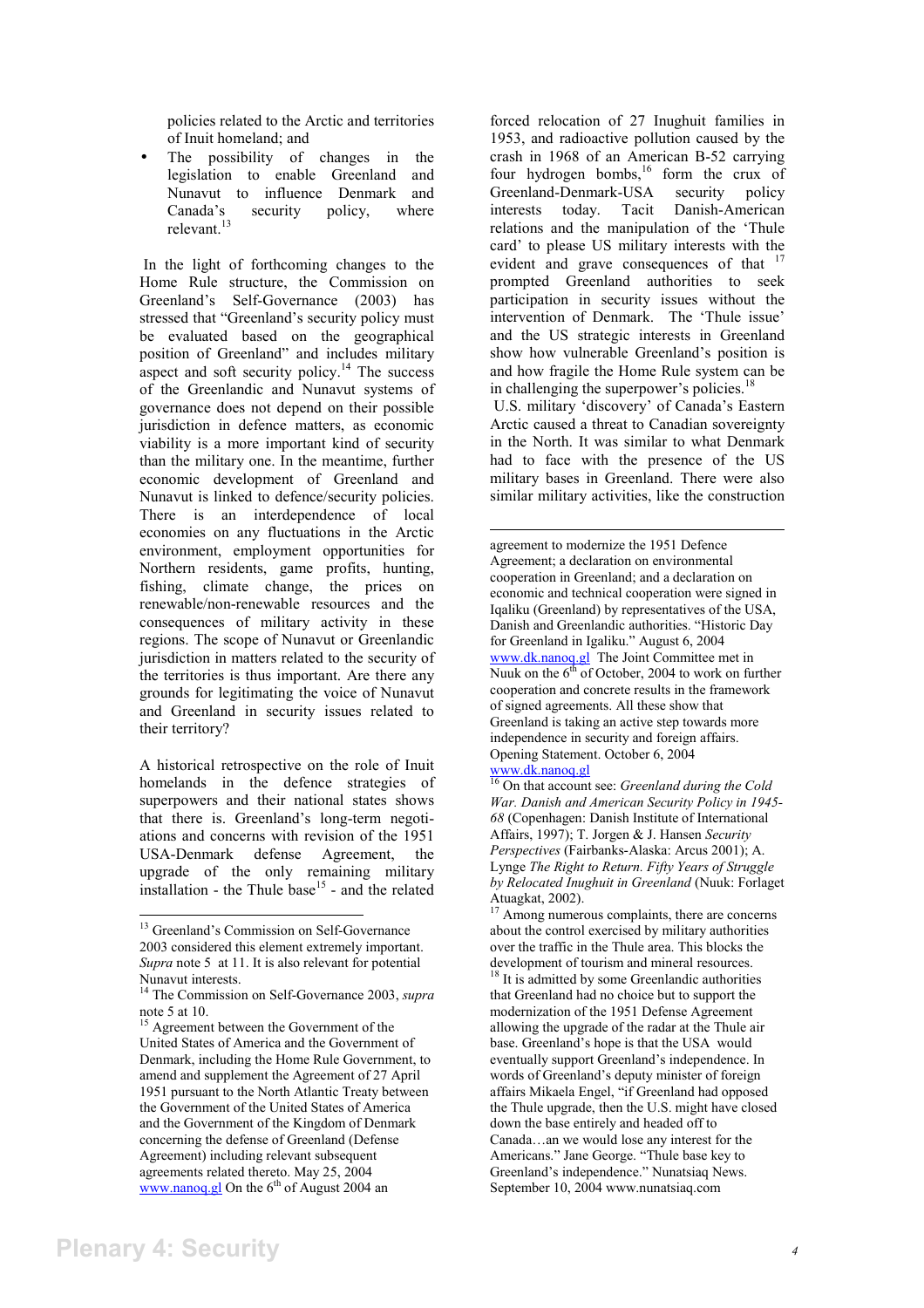of the Distant Early warning  $line<sup>19</sup>$  (DEW) stretching into Northern Alaska, Canada's High Arctic and included Eastern Greenland.<sup>20</sup> The DEW Agreement, signed between the USA and Canada in 1955, in many ways paralleled the Denmark-USA Agreement of 1951. In the meantime, the US threats to Canada's sovereignty did not boost the necessity of Nunavut government involvement in security issues to the extent that it did in Greenland.

The Nunavut authorities are still developing their new governance system, and are not at the same stage as Greenland with its demand for more "say" on security issues. However, this might be the challenge for the Nunavut government in the future. Ottawa's possible commitment to missile defence  $talks<sup>21</sup>$  and agreement to link the U.S. missile defense system with  $NORAD<sup>22</sup>$  causes concerns between the Nunavummiut, the Nunavut Tunngavik Inc.  $(NTI)^{23}$  and other Canadians.<sup>24</sup> Greenland allowed the US to upgrade its Thule air base.<sup>25</sup> That means that most likely Canadian Arctic and Nunavut in particular would not play host to U.S. missile shootdown sites. The Northern premiers, including

Nunavut's asked for a voice in any missile defence developments.<sup>26</sup> However, as Paul Okalik has stressed, the Ballistic Missile Defense debate is "not a question for the government of Nunavut…it is a national issue. Nunavut only wants "a positive role" in any projects such as the BMD that take place in or affect Nunavut."<sup>27</sup> That what is called a "true" partnership." In other words, Nunavut is not asking for jurisdiction in security matters regarding the missile defence, as it's best left to the federal government but "Inuit have a role to play in northern projects that require an understanding of the Arctic."28 As the Premier further noted, the NLCA and the Nunavut government serve as some guarantee that future development projects take into consideration the potentially positive and negative impacts on the Inuit.

The Home Rule Act of 1978 and the Nunavut Acts of 1993 do not list defence policy issues as a subject of gradual transferral to the Greenland or Nunavut authorities. The liability and responsibility held by the governments of these Arctic regions for sustainable development, economic prosperity, preservation of Inuit culture and *de facto* involvement in security matters particularly by Home Rule authorities encourage citizens of Greenland and Nunavut to insist on a share of jurisdiction in this field without threat to the national defence/security policies of Canada or Denmark.

## **New security challenges and Inuit of Greenland and Nunavut**

With development of the Nunavut system of governance and the evolution of selfgovernment in Greenland, Inuit will face newer challenges related to security matters in their homelands. Where do these challenges come from? The end of the Cold War brought greater opportunities for Inuit participation in the security policies of their national states. At the same time it reduced the potential geo-

<sup>19</sup> See: Establishment of a distant early warning system. Agreement between Canada and the United States of America. Effected by Exchange of Notes signed at Washington May 5, 1955. Canada. Treaty Series 1955 No. 8 at 2-15.

<sup>&</sup>lt;sup>20</sup> For details of location of DEW line in Greenland see: C. Archer. "The United States Defence Areas in Greenland." (1988) 23:3 Cooperation and Conflict Nordic J. of Int'l Politics at 131-133. N. Petersen, *supra* note 4 at 43-49. 21 Jane George. "Ottawa affirms commitment to

missile defence talks" *Nunavut high on list of possible missile, radar sites.* Nunatsiaq News. February 27, 2004. www.nunatsiaq.com<br>
<sup>22</sup> In August 2004 Ottawa agreed to link the

proposed U.S. missile defense system with NORAD, the two countries' joint air defences. Sean Gordon. Ottawa to co-operate on shield. *Canada agrees to link NORAD to missile plan.* National Post No 241. August 6, 2004 at A1-A2.

<sup>&</sup>lt;sup>23</sup> Jim Bell. "NTI wants in on missile defense shield talks. *Ottawa breaking land claim promises, Kaludjak says."* Nunatsiaq News. May 7, 2004 www.nunatsiaq.com

<sup>&</sup>lt;sup>24</sup> "Prominent Canadians protest missile defence" *Susan Aglukark signs open letter to PM.* Nunatsiaq News. March 26, 2004. www.nunatsiaq.com The protesters are deeply alarmed that the Federal government continues to pursue Canada's involvement in the development of the US missile defence system. They believe that such involvement will cause "negative consequences for global security, and for Canadian sovereignty over future foreign affairs and defence matters." *Ibid.* 25 See *supra* note 15.

<sup>26</sup> Jane George. "Northern premiers want involvement in missile defense. *Premiers hope second co-operation pact will avoid past failures.*" Nunatsiaq News. September 12, 2003. "Canada, United States near missile defence pact" *Northern premiers seek voice in developments.* Nunatsiaq News. January 16, 2004 www.nunatsiaq.com<sup>27</sup> Jane George. "Nunavut stays out of ballistic missile debate. *Territory desires "positive role" in massive projects, Okalik says.*" Nunatsiaq News. April 23, 2004.  $28$  Ibid.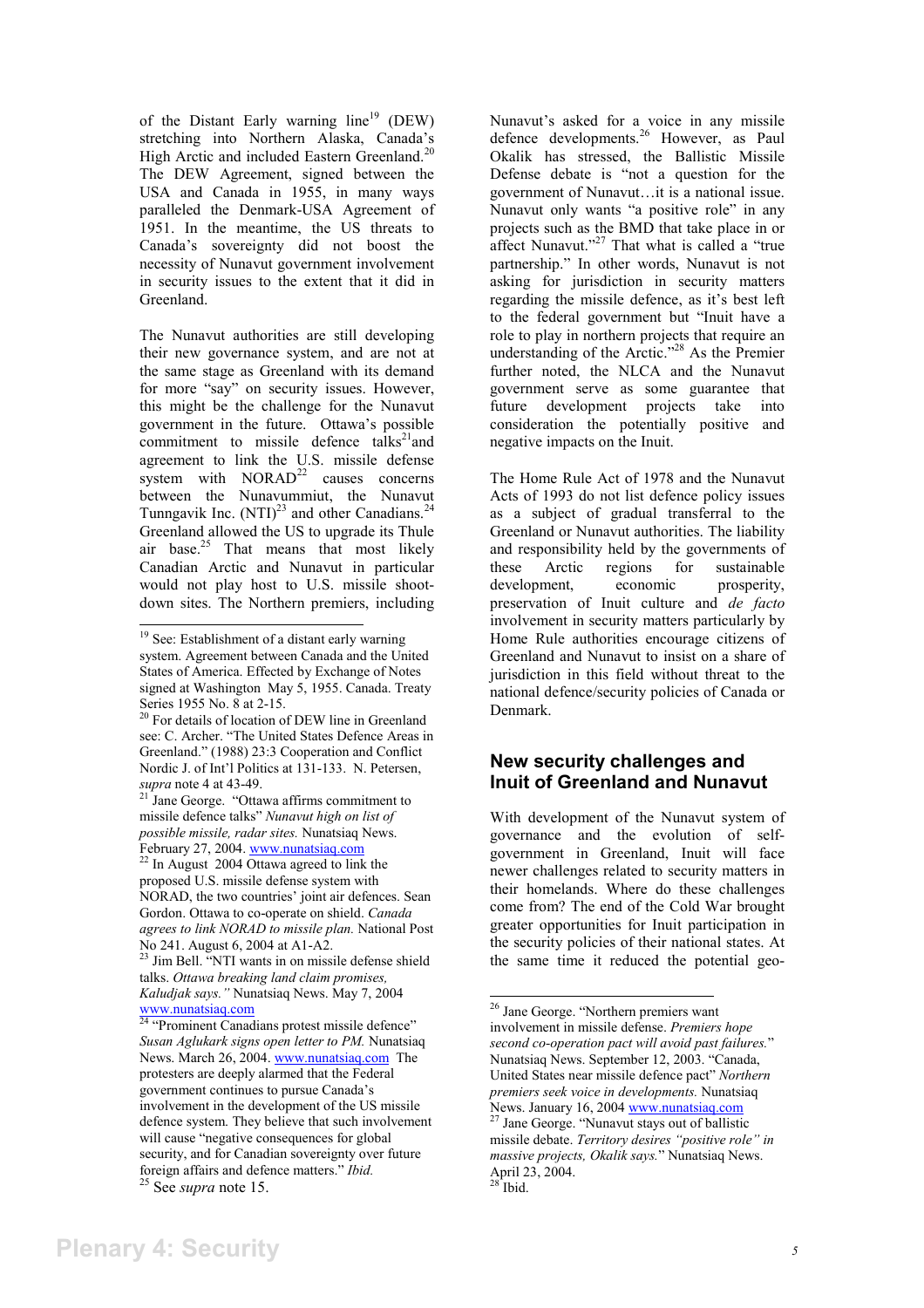political importance of the Circumpolar North. However, current US missile defence plans show that it is of the utmost importance for northern citizens to be informed of any future military activities in their territories and to be ready for any new security challenges.

The scope of Greenland and Nunavut security interests will evolve with any new strategicmilitary significance of the Arctic lands, connected for example, with a threat of terrorism. This is already the reason for US interest in upgrading the Thule radar system. Furthermore, Greenlandic and Nunavut interests in security policies may be prompted by exploration and mineral resources development by non-native or foreign investors. Security interests may be advanced by changing the political configuration in the local governments (December 2002 elections in Greenland) or by global challenges to the 'sovereignty' and viability of Home Rule and the Nunavut systems in the areas of their jurisdiction. These challenges are real and caused by possible Inuit interests in the offshore waters, global warming, climate change, the increased feasibility of transport in the Northwest Passage and the consequent environmental impact on traditional Inuit livelihoods, dietary habits, hunting and fishing possibilities, etc.

Is there a challenge to Canadian or Danish sovereignty in the Arctic caused by the possible involvement of representatives of Greenland and Nunavut in national security decision-making regarding Inuit homeland? Arguably, there is not. However, there are challenges to the Nunavut and Home Rule authorities in the abovementioned areas as they develop their governance systems in the scope of their jurisdiction. Thus, the absence of sufficient powers on the part of Nunavut and Greenlandic authorities with regard to security issues related to their lands poses a challenge to the effectiveness of these governance systems in modern conditions. For example, the possible melting of the Northwest Passage and opening of Arctic waters to seatransportation will pose a number of challenges to the Nunavut and Greenland governments in the future. These challenges reveal that the policies regarding the Northwest Passage and Arctic navigation have to be reconsidered in the eyes of northern residents and their needs.<sup>29</sup> The opening of the

Northwest Passage as a 'Panama canal North,<sup>30</sup>climate warming and resultant changes will affect Inuit traditional hunting and cultural survival $31$  and entail substantial challenges for the Nunavut<sup>32</sup> and Greenlandic authorities. These will include:

Illegal poaching, fishing, trapping, hunting and crossing of the waters by foreign vessels;

- Increased traffic of cruise ships, oil tankers and possibly the US warships;
- Toxic and oil pollution;
- Change in traditional diet, habits and hunting patterns;
- Security challenges to Inuit homelands because of possible increased military construction and activities;
- Accommodation of needs caused by new economic development;
- Increase of trade and commercial navigation in the waters between Nunavut and Greenland;
- Influx of outsiders and newcomers to the regions;
- Infrastructure challenges:
- Increased extraction of current or potential non-renewable/renewable resources;
- Employment opportunities;
- Enacting Nunavut and Greenland legislation in conformity with new challenges.

It will be important for the Nunavut and Greenlandic governments to develop a better partnership with federal and central authorities and to have 'a say' in security matters while facing these challenges. Greenland proved to be quite successful in fostering its role, more independence and direct involvement in security issues (see the May 2004 amendment and supplement to the Defence Agreement of 1951). The Nunavut Land Claim Agreement of 1993 reserves some Inuit rights in decisionmaking concerning the use, management and conservation of land, water and resources,

<sup>29</sup> F. Griffiths notes that there are wider ways of understanding the Northwest Passage, "…a new circumpolar culture and desire appear to be taking shape in which world-wide entitlements of states

yield some ground to regional and ultimately to the local needs of aboriginal peoples and other northern inhabitants for adapted collective action." Franklyn Griffiths. "The Northwest Passage in Transit." (1999) LIV:2 Int'l J. at 201-202.

 $30$  The term is used by Usha Lee McFrling. "Melting ice, winds of change: The Northwest Passage is thawing, which carries major implications for shipping, the environment and the Inuit way of life." Los Angeles Times, Jan. 19 2003.

<sup>&</sup>lt;sup>31</sup> Terry Fenge. "The Inuit and the Climate Change." (2001) 2:4 Isuma at 79-85, Table 1. Regional Environmental Changes Observed by Inuit and Cree in the Hudson Bay Bio-region shows drastic changes in atmosphere, sea level, fish and animals patterns caused by climate change. At 83-84. 32 Usha Lee McFarling, *supra* note 30.